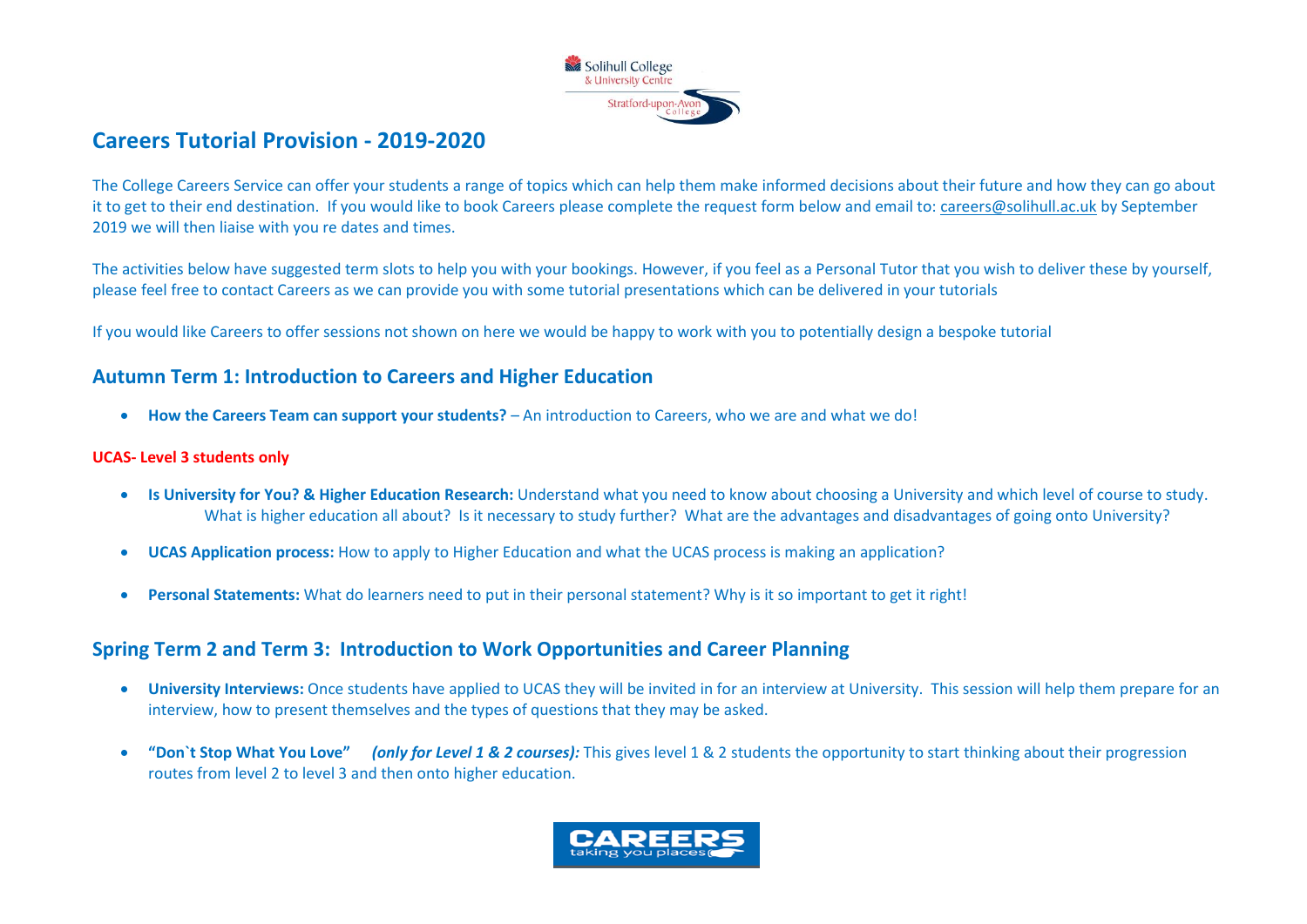

- **Apprenticeships**: What is an Apprenticeship? What are the advantages of taking up an Apprenticeship? Where do students go for further information?
- **Jobs Search, Applications and CV's**: Helping your students to find the right job? including how to fill in an application form and how to create that perfect CV. Everything your students need to know to help them with their progression.
- **Interview Skills:** What takes place at an interview? What questions might your students be asked during the interview? How do they `dress to impress?
- **Employability Skills**: What are employers really looking for? What are the Employability skills needed to keep students in a job? Are they employable?
- **Gap Year:** After finishing college, many students take time out before going into higher education. This is known as a Gap Year. Gap year organisations can offer various locations, prices, durations and some may even have financial assistance packages.
- **Career Planning:** Understanding the job market and finding out about the options open to your students and their progression route.

### **Higher Education students:**

- **Internships:** what is an Internship`? how your students can increase employability and gain transferable skills from Internships
- **Graduate Schemes:** What are they? And when to apply?
- **Modern Job Hunting:** Understanding how the job market is changing and all approaches to looking for work e.g. social media, speculative approaches.
- **Creative CVs and Applications:** Building your personal brand and understanding how to match your CV/Application to the job. Consider new approaches e.g. online CVs, more creative formats (art subjects)
- **Winning at Interviews/Assessment Centres:** Understand how to sell yourself at an interview and/or Assessment Centres

Please remember that if you have any individual students who need further careers guidance and support we are here to help them. Please refer students to the College Careers Team in the Student Centre or email[: careers@solihull.ac.uk](mailto:careers@solihull.ac.uk) or telephone: 0121 678 7020/7021 *Please inform us in Careers if you know of any students that have any additional needs, or any special circumstances, so that we can adapt our presentations/talks/materials to suit the needs of your students.*